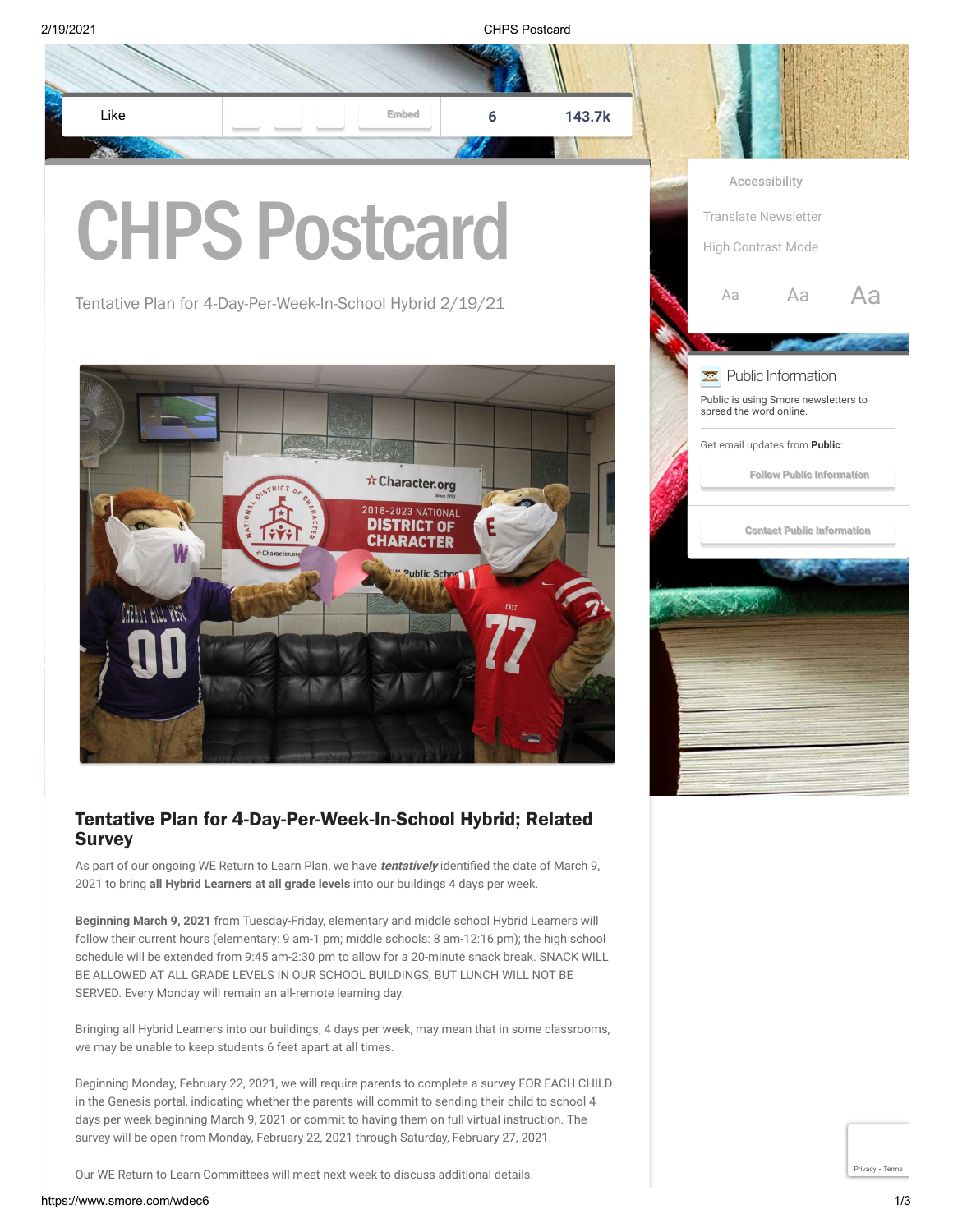**JE** 

Communication confirming our plan for 4-Day-Per-Week-In-School Hybrid Learning will be sent to parents by March 3, 2021.

# CHPS COVID-19 Dashboard Corrections

We understand there has been confusion in the Cherry Hill Public Schools community regarding discrepancies in the number of positive cases recorded on the [COVID-19 Dashboard](https://www.chclc.org/covid19dashboard) and the number of positive

cases communicated in letters to parents. We apologize for the confusion and have reformatted the reporting process to ensure accuracy on the [COVID-19 Dashboard,](https://www.chclc.org/covid19dashboard) available at <https://www.chclc.org/covid19dashboard>and updated every Friday.

## 2021-2022 Kindergarten Registration Now Open

[Registration for kindergarten and 1st grade for the 2021-2022 school year is underway! Full details](https://www.chclc.org/cms/lib/NJ50000493/Centricity/Domain/1097/Kindergarten%20Reg%20Poster.pdf) are available online.

### 2021-2022 Barclay Early Childhood Center Applications Open February 1, 2021

The application period for the Barclay Early Childhood Center will be February 1-March 1, 2021 at 4 pm. **All applications received after the March 1, 2021 4 pm deadline will be placed on a waiting list**. Information and links to the application will be available on the **D[istrict websit](https://www.chclc.org/)e** and on the Barclay Early Childhood Center website on February 1, 2021.

### Rosa Middle School Open Enrollment Applications Accepted Beginning February 16, 2021

Rosa Middle School will accept applications for open enrollment for the 2021-2022 school year beginning February 16, 2021. All applications must be submitted online. The application deadline is 11 pm on February 26, 2021. **The online application will not be available after 11 pm on February 26, 2021.**

### [A full explanation of the application process, including links, is available online.](https://www.chclc.org/cms/lib/NJ50000493/Centricity/Domain/1095/Rosa%20Application%20Process%20Letter21-22.pdf)

Questions? Please contact Bonnie Mingin, supervisor of pupil services, at (856) 429-5600, extension 4416 or **[bmingin@chclc.org](mailto:bmingin@chclc.org)** 

### SACC Registration Opens May 3, 2021

School Age Child Care (SACC) registration for the 2021-2022 school year begins May 3, 2021. Full information is available on the [School Age Child Care & STEP page](https://www.chclc.org/domain/982) of the District website.



### Meal Distribution Continues Each **Monday**

Our distribution of FREE meals to ALL CHERRY HILL STUDENTS (public, private and home-schooled) continues each Monday. Come pick up 7 breakfasts and 7 lunches per student from noon-2 pm and 4-6 pm at High School East or High School West (typical PER CHILD food pictured at left) -- no income threshold required!



[Privacy](https://www.google.com/intl/en/policies/privacy/) - [Terms](https://www.google.com/intl/en/policies/terms/)